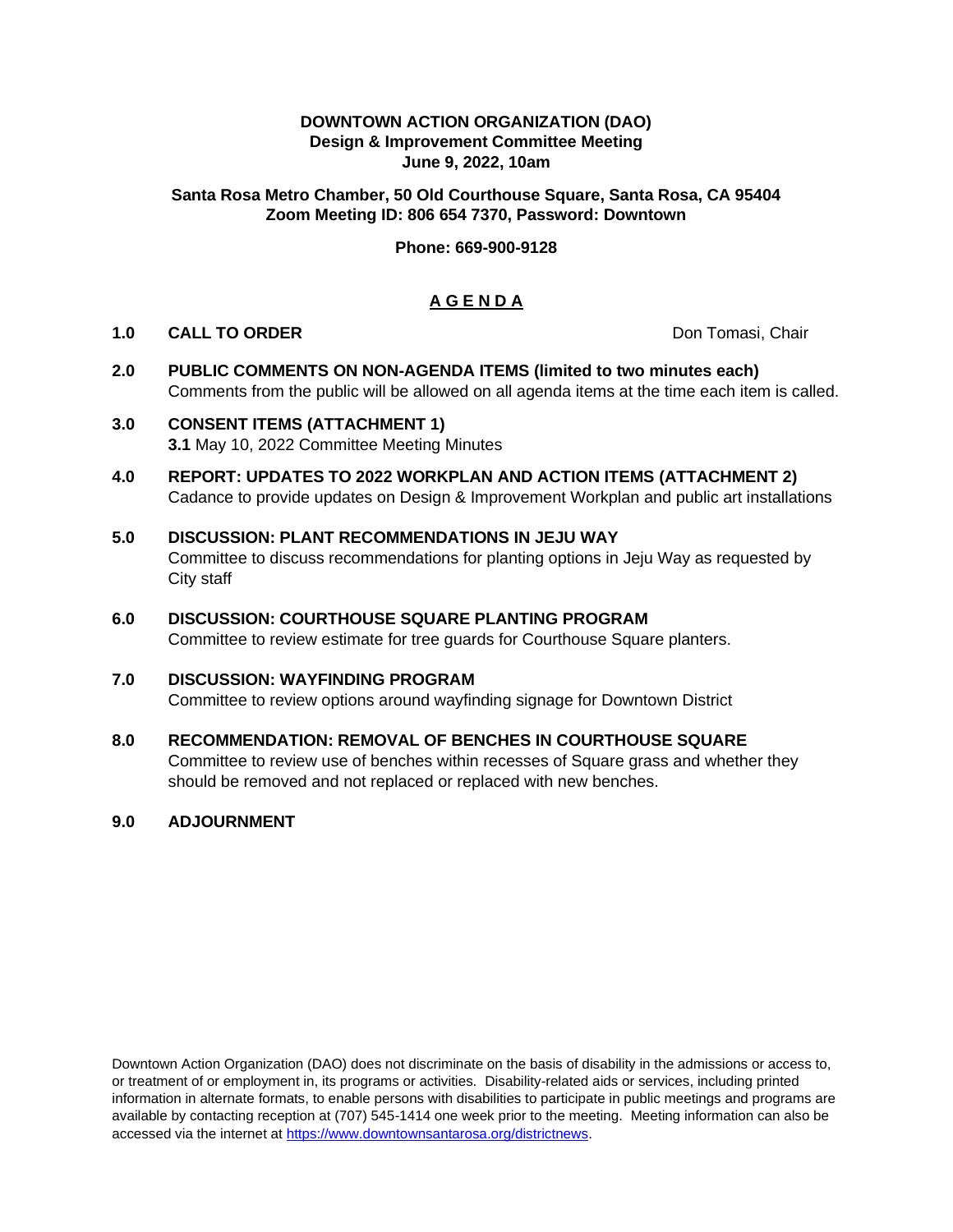# **DOWNTOWN ACTION ORGANIZATION (DAO) Design & Improvement Committee Meeting May 10, 2022, 11am**

#### **Zoom Meeting ID: 806 654 7370, Password: Downtown**

#### **Phone: 669-900-9128**

## **M I N U T E S**

Present: Don Tomasi, Charles Evans, Curt Nichols, Kristin Kiefer, Ken LaFranchi, Stevan **Stankovich** 

Staff: Cadance Hinkle Allinson

#### **2.0 CALL TO ORDER**

Chair Don Tomasi called the meeting to order at 11:01am.

**2.0 PUBLIC COMMENTS ON NON-AGENDA ITEMS (limited to two minutes each)** There were no public comments at this time.

#### **3.0 CONSENT ITEMS (ATTACHMENT 1)**

**3.1** April 14, 2022 Committee Meeting Minutes were approved.

# **4.0 PRESENTATION & DISCUSSION: MENDOCINO AVENUE RECONFIGURATION PROJECT (ATTACHMENT 2)**

City of Santa Rosa staff presented on the Downtown slurry seal project and discussed various improvement options along Mendocino Avenue between College Avenue & 4<sup>th</sup> Street.

This project is limited to slurry seal and re striping and is being considered because of the significant decrease in traffic since the reunification. Three preliminary concepts were shared and discussed. A discussion ensued about the importance of the roadway striping being flexible in the future as transportation modes and needs change, though parking should take precedence now. The bike lane plan was the most favored and the angled parking plan the least favored among the committee. It was felt that parallel parking would add the greatest flexibility in the future.

The city has all the project details online at [www.srcity.org/mendocinoavenue](http://www.srcity.org/mendocinoavenue) and is hosting a public meeting on May 17 at 5:30. They also have a public survey available.

# **5.0 REPORT: UPDATES TO 2022 WORKPLAN AND ACTION ITEMS (ATTACHMENT 3)**

Cadance provided updates on the Design & Improvement Workplan and shared that the street light wattage on fourth has been changed per the committee's request. She will follow up on pedestrian level lighting.

She purchased 13 tables and 8 umbrellas, which was the maximum amount available. She will look to purchase more umbrellas as they become available.

#### **6.0 DISCUSSION: POTENTIAL IMPROVEMENTS TO JEJU WAY**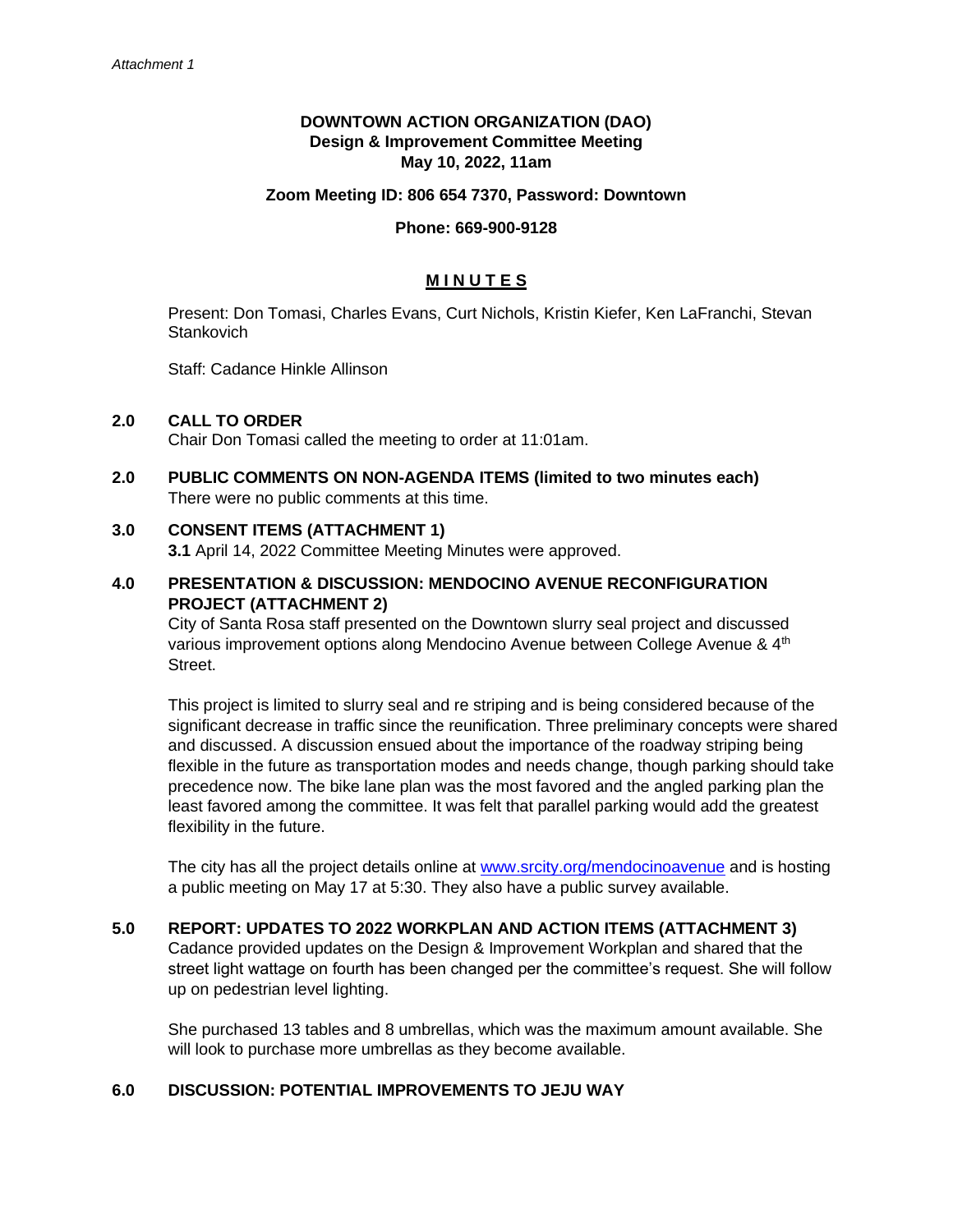Cadance shared that the City did not feel they'd be able to add any uplighting to Jeju Way, but was amenable to planting in the beds, replacing the benches at the DAO's expense and moving the trash cans. Cadance offered that the DAO's landscape contract could take on the ongoing maintenance of the plants, if the City planted there. The City will move the trash cans and Cadance will review the media boxes as part of the media box removal plan.

Cadance suggested there might be more creative opportunities to enhance the space, including a ground mural or more interactive, artistic seating.

#### **7.0 DISCUSSION: COURTHOUSE SQUARE PLANTING PROGRAM (ATTACHMENT 4)**

The committee reviewed the 2019 planting proposals and agreed the plants suggested were appropriate, as long as the most hardy plants were on the outside. They agreed that they would like to install short wrought iron fencing behind the seat wall, to protect the plants as much as possible.

Cadance will look into whether the City would permit fencing in that area and then begin to look into the cost of the project per planter. While it was agreed that there likely wouldn't be funds in the budget to complete the full project, and that wayfinding would be a better focus in 2022, the committee still wanted to get a sense for what the cost of the project might be.

# **8.0 DISCUSSION: WAYFINDING PROGRAM (ATTACHMENT 5)**

The committee reviewed the Railroad Square Wayfinding Program and was interested in moving forward with a different type of wayfinding signage that was focused less on advertising businesses and more on actual wayfinding.

Committee members will bring photos and ideas from other cities to the next meeting to begin to figure out the next steps.

# **9.0 RECOMMENDATION: REMOVAL OF BENCHES IN COURTHOUSE SQUARE** Item 9 will be discussed at the next meeting.

#### **10.0 ADJOURNMENT**

Don Tomasi adjourned the meeting at 12:05pm.